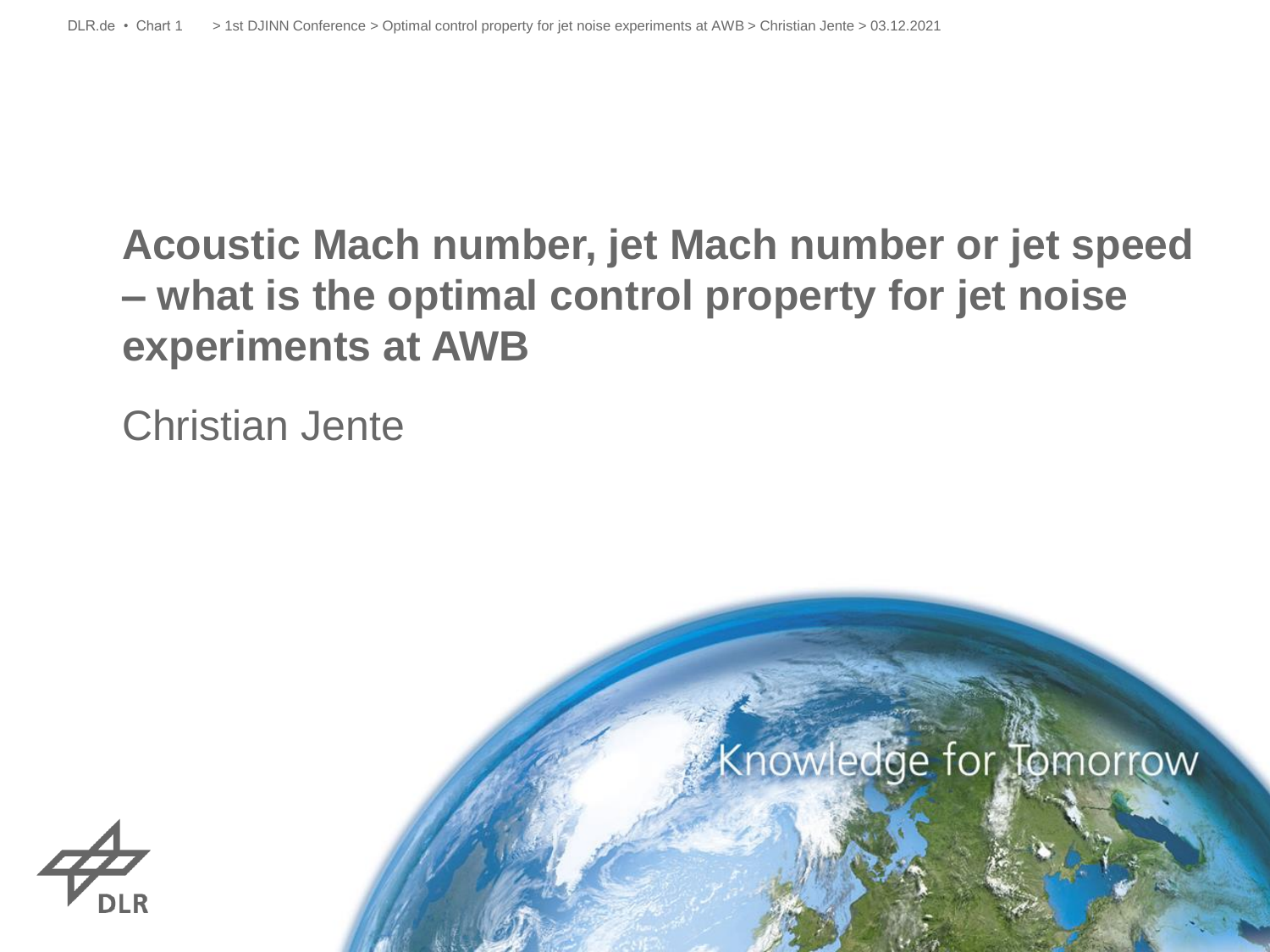# **Jet experiment, ISA norm conditions and implications on temperature control**



ISA norm test conditions are defined as:

- Acoustic chamber/room pressure
- Acoustic chamber/room temperature
- Isothermal velocity profile

$$
p_0 = 101325 Pa
$$
  
\n
$$
T_0 = 288.15K (15^{\circ}C)
$$
  
\n
$$
T_j = T_0
$$

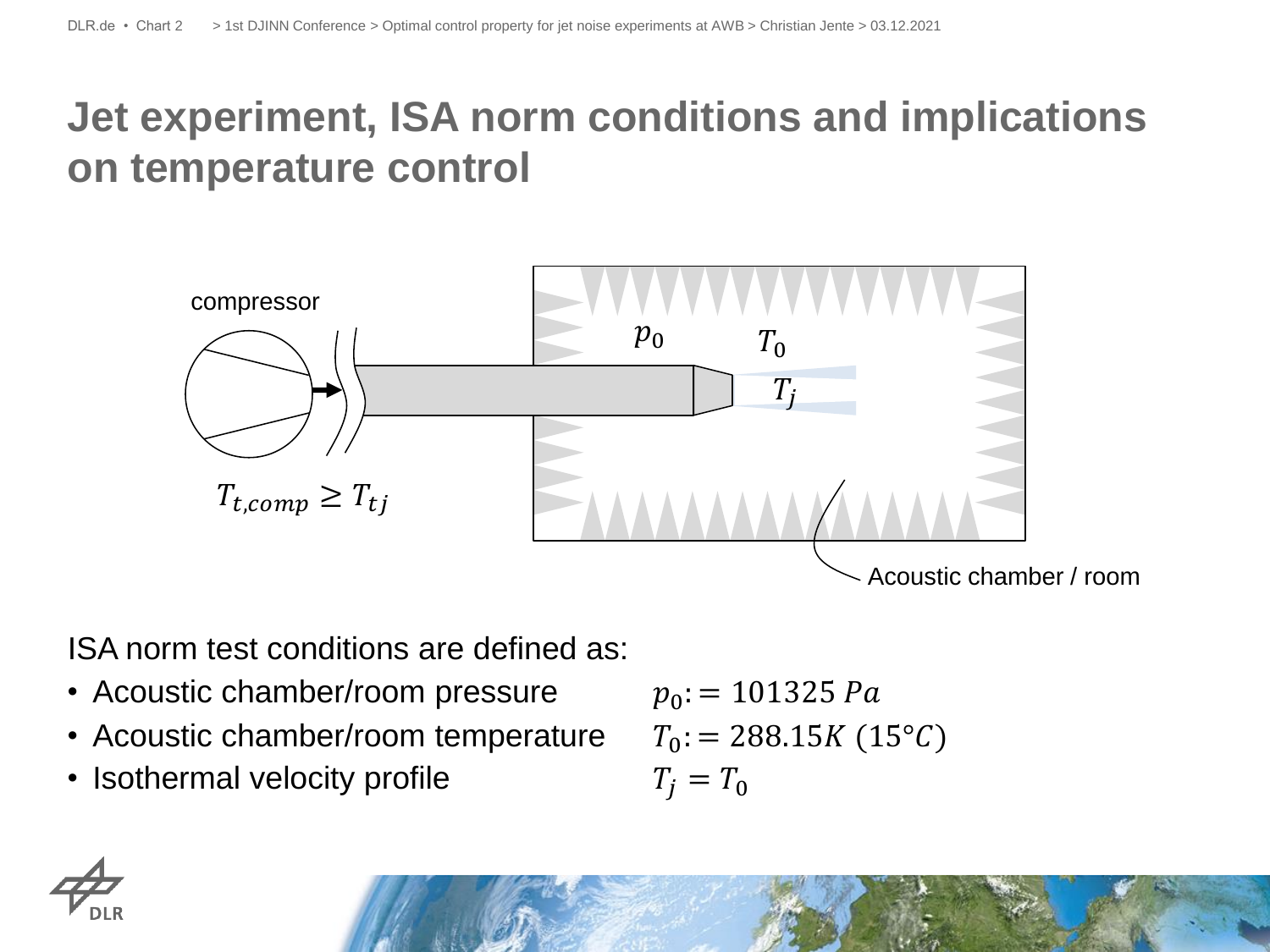# **Definition of Operational conditions**



Operational conditions can be defined by

- Jet velocity
- Jet Mach number
- Acoustic Mach number

$$
U_j
$$
  
\n
$$
M_j := U_j / \sqrt{\gamma RT_j}
$$
  
\n
$$
M_{ac} := U_j / \sqrt{\gamma RT_0}
$$

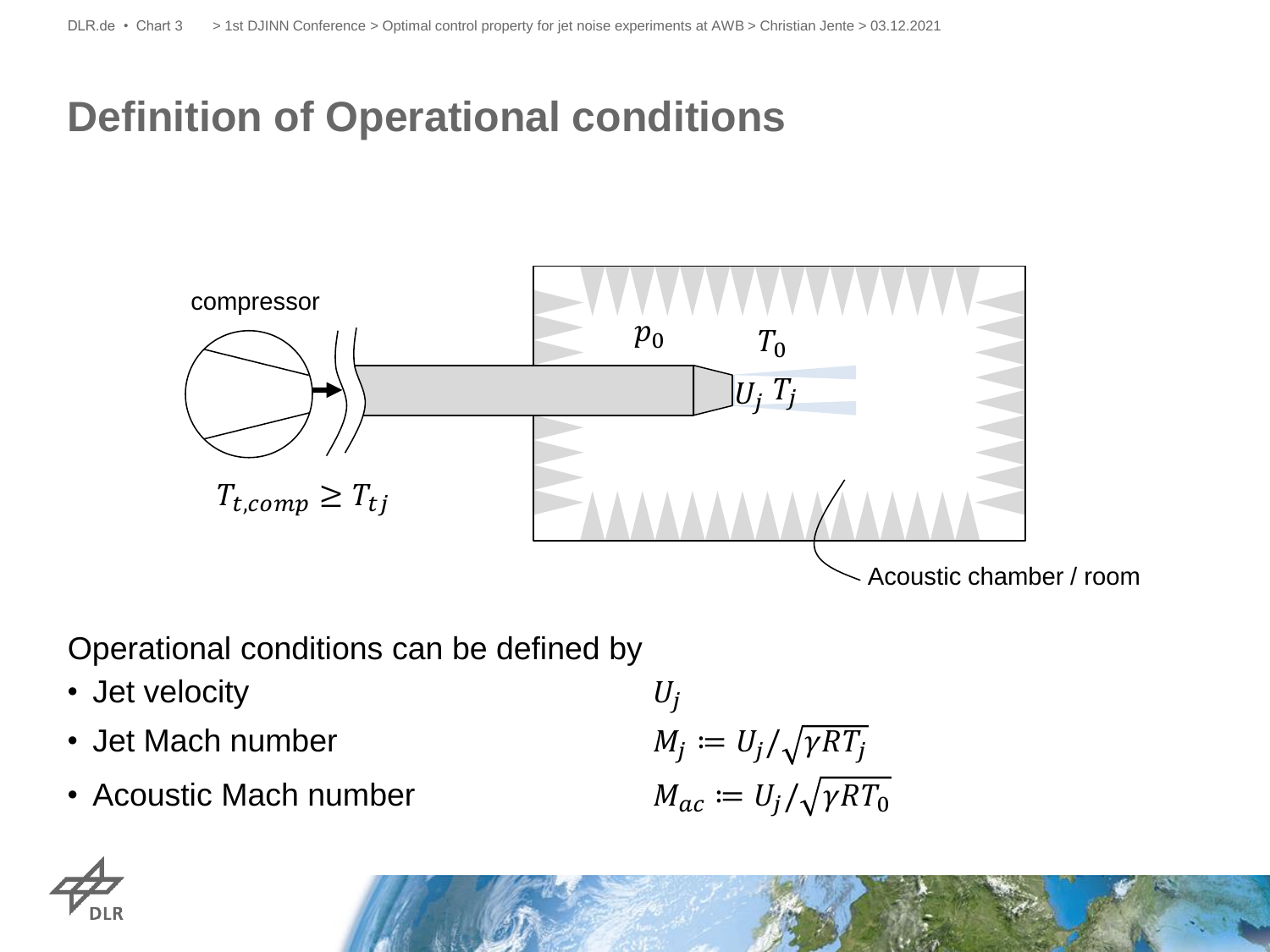## **Heat requirements for testing ISA-cold air flow**

The measurement of a certain jet velocity requires a moderately heated pressurized air supply - even for cold testing at  $15^{\circ}$ C:

- Definition for jet velocity
- Definition for jet Mach number

| $15^{\circ}$ C                                               |                   |
|--------------------------------------------------------------|-------------------|
| $T_{t} = T_i + U_i^2/(2c_p)$                                 |                   |
| $T_{tj} = T_j \left( 1 + \frac{\gamma - 1}{2} M_j^2 \right)$ |                   |
|                                                              | $=0.2$ (cold air) |

|          |                 |              | for Ø100mm nozzle: |           |
|----------|-----------------|--------------|--------------------|-----------|
| Jet Mach | Jet temperature |              | mass flow          | heat flow |
| number   |                 |              | rate               | $rate*$   |
| $Mj$ [-] | $T$ tj $[K]$    | Ttj,ISA [°C] | $\dot{m}$ [kg/s]   | $Q$ [kW]  |
| O        | 288             | 15           | 0.0                | O         |
| 0.5      | 303             | 29           | 1.64               | 24        |
| 0.6      | 309             | 36           | 1.96               | 41        |
| 0.7      | 316             | 43           | 2.29               | 65        |
| 0.8      | 325             | 52           | 2.62               | 97        |
| 0.9      | 335             | 62           | 2.95               | 138       |
| 1        | 346             | 73           | 3.27               | 189       |

\*compared to cold/unheated supply piping at  $T_t=15^{\circ}C$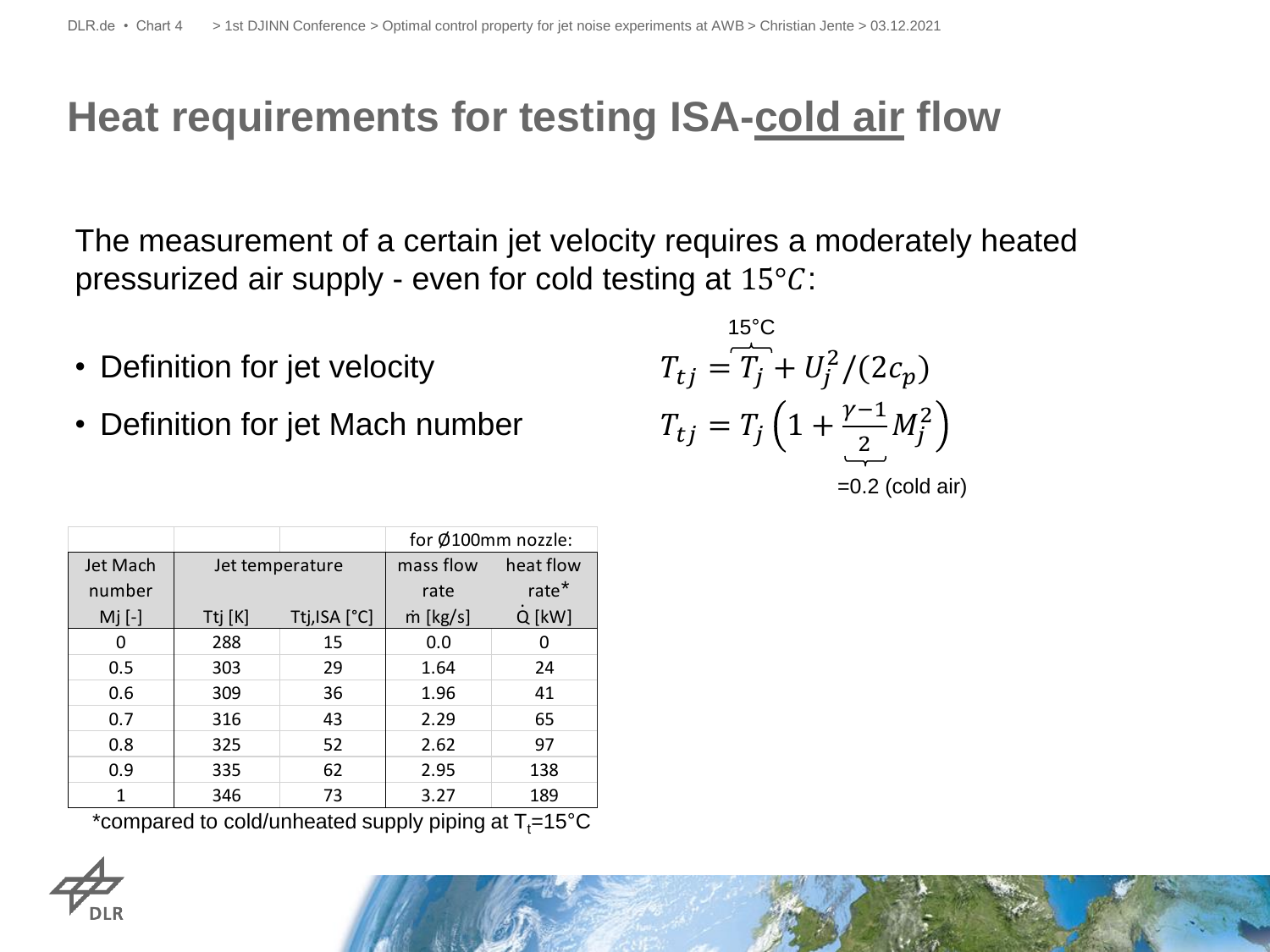# **Ffowcs-Williams' modification of Lighthill's theory**

#### 10th AIAA/CEAS Aeroacoustics Conference

10<sup>th</sup> AIAA/CEAS Aeroacoustics Conference, Manchester, England 10-12 May 2004

AJAA-2004-2946



AIAA-2004-2946

### **Noise Scaling for Unheated Low Aspect Ratio Rectangular Jets**

K. C. Massey<sup>\*</sup>, K. K. Ahuja<sup>†</sup>, and R. Gaeta<sup>‡</sup> Georgia Institute of Technology, GTRI/ATASL Aerospace and Acoustics Technologies Branch Atlanta, Georgia 30332-0844

The classical result for estimating the  $[p.5]$ acoustic intensity of noise from a jet issuing into a quiescent medium from Lighthill's theory, modified by Ffowcs-Williams<sup>24</sup> is;Same jet nozzle

relevant for temperature behaviour of ops



Same microphone position



[24] Ffowcs-Williams, J. E. *The Noise from Turbulence Convected at High Speed* Phil. Trans. Royal Society, 1963.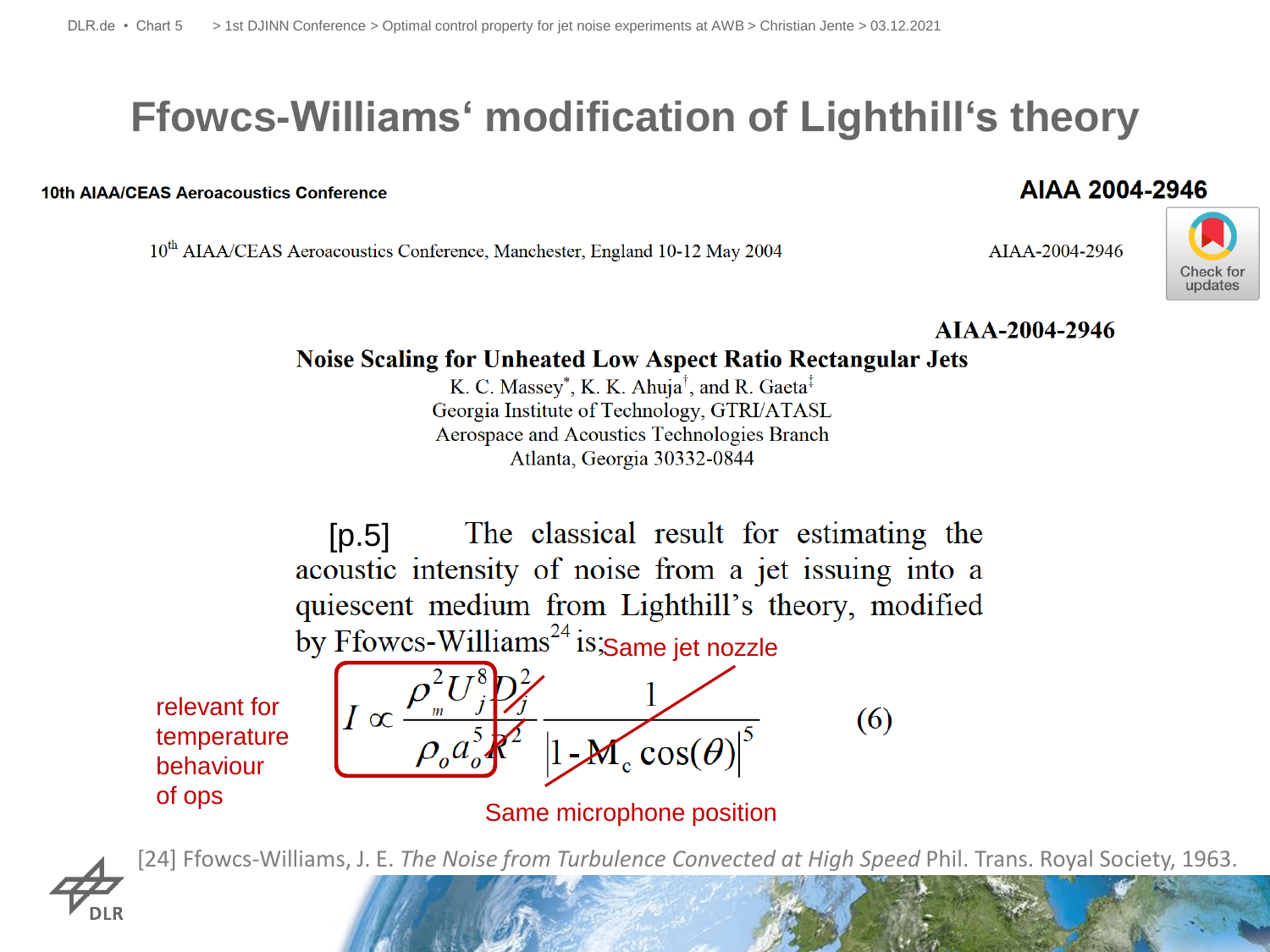## **Temperature effects according to Ffowcs-Williams**

| <b>Ffowcs-Williams:</b>              | $I \sim \frac{\rho_m^2 U_j^8}{\rho_0 a_0^5}$                                      | (5)  |
|--------------------------------------|-----------------------------------------------------------------------------------|------|
| & mixed density (rough assumption):  | $\rho_m \sim \sqrt{\rho_j \rho_0}$                                                | (6)  |
| & ideal gas law jet, subsonic outlet | $\rho_j = \frac{p_0}{RT_i}$                                                       | (7)  |
| <b>FW</b> rewritten:                 | $I \sim \gamma p_0 \frac{U_f^2}{\gamma RT_i} \cdot U_j \cdot \frac{U_f^5}{a_0^5}$ | (8)  |
| FW with Mach $#$ def.:               | $I \sim \gamma p_0 \cdot M_i^2 \cdot U_i \cdot M_{ac}^5$                          | (9)  |
| $FW \gamma p_0 = const.$             | $I \sim M_i^2 \cdot U_i \cdot M_{ac}^5$                                           | (10) |

Please, feel invited to comment on this and/or provide your favorite correction for testing jet noise at non-isothermal static temperatures christian.jente@dlr.de

$$
\overrightarrow{\mathcal{A}}_{\text{DLR}}
$$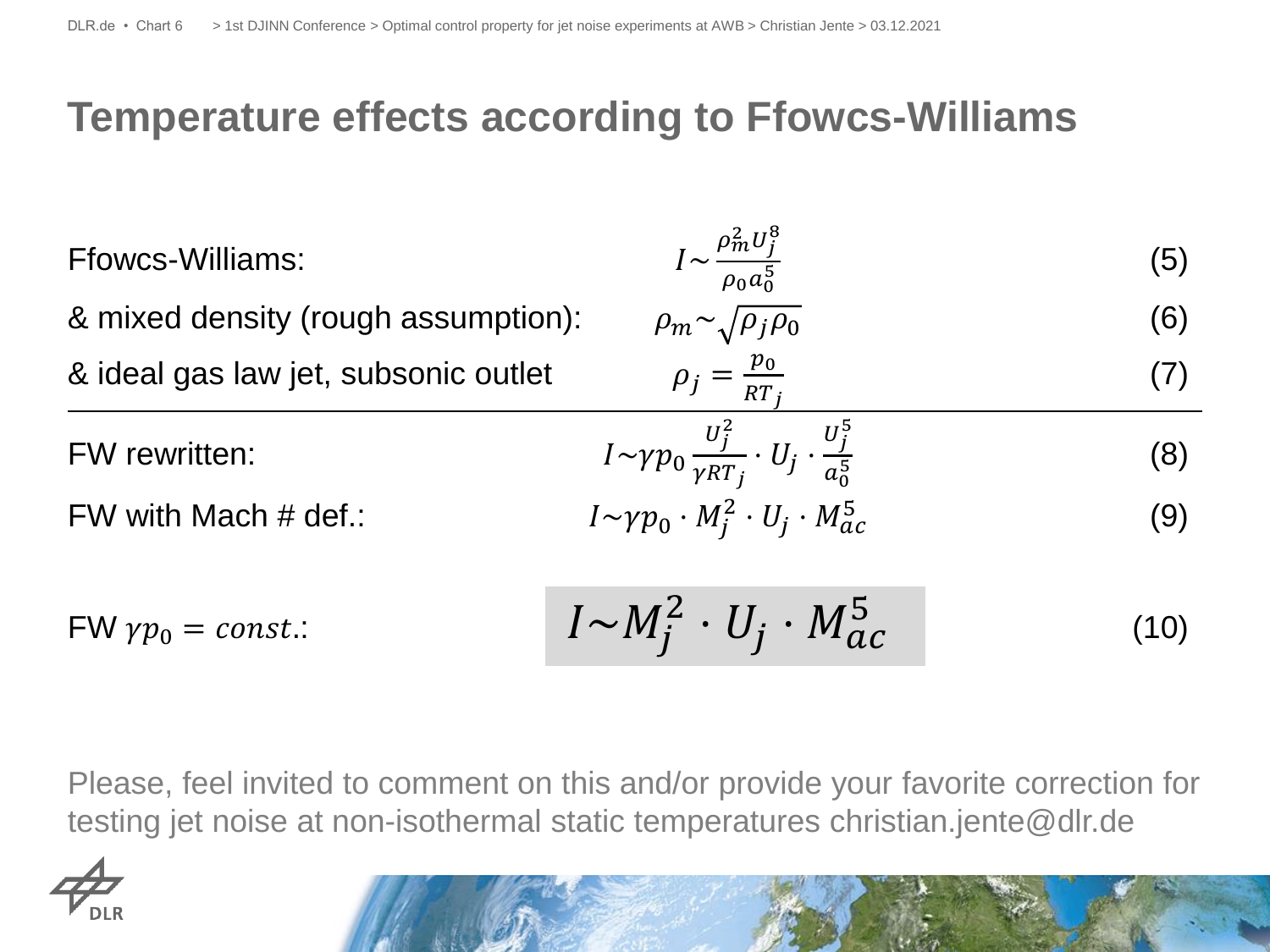# **Correction terms for testing with acoustic Mach number, jet Mach number or jet speed**

 $I \sim$  $U_j^2$  $\frac{c_j}{r_j}\cdot U_j$ .  $U_j^5$  $T_0^{5/2}$ Jet Speed testing  $\frac{8}{1} \cdot \frac{1}{\pi}$  $T_j$  $\cdot \frac{1}{5}$  $T_0^{5/2}$ (12)  $\frac{1}{6}$   $\frac{10^{3/2}}{1}$  $T_j$ (11)  $\frac{8}{1}$ .  $T_j^3$  $\frac{r_1^3}{1} \cdot \frac{1}{T_2^{5/3}}$  $T_0^{5/2}$ (13)

Acoustic Mach number testing

Jet Mach number testing

Isothermal measurement?

 $\rightarrow$  Jet noise scales with power 8 of jet velocity as well as acoustic and jet Mach number

AWB-conditions?

 $\rightarrow$  Jet too cold T<sub>tj</sub>=13°C / ac. room too warm T<sub>0</sub>=23°C (compared to 15°C ISA)

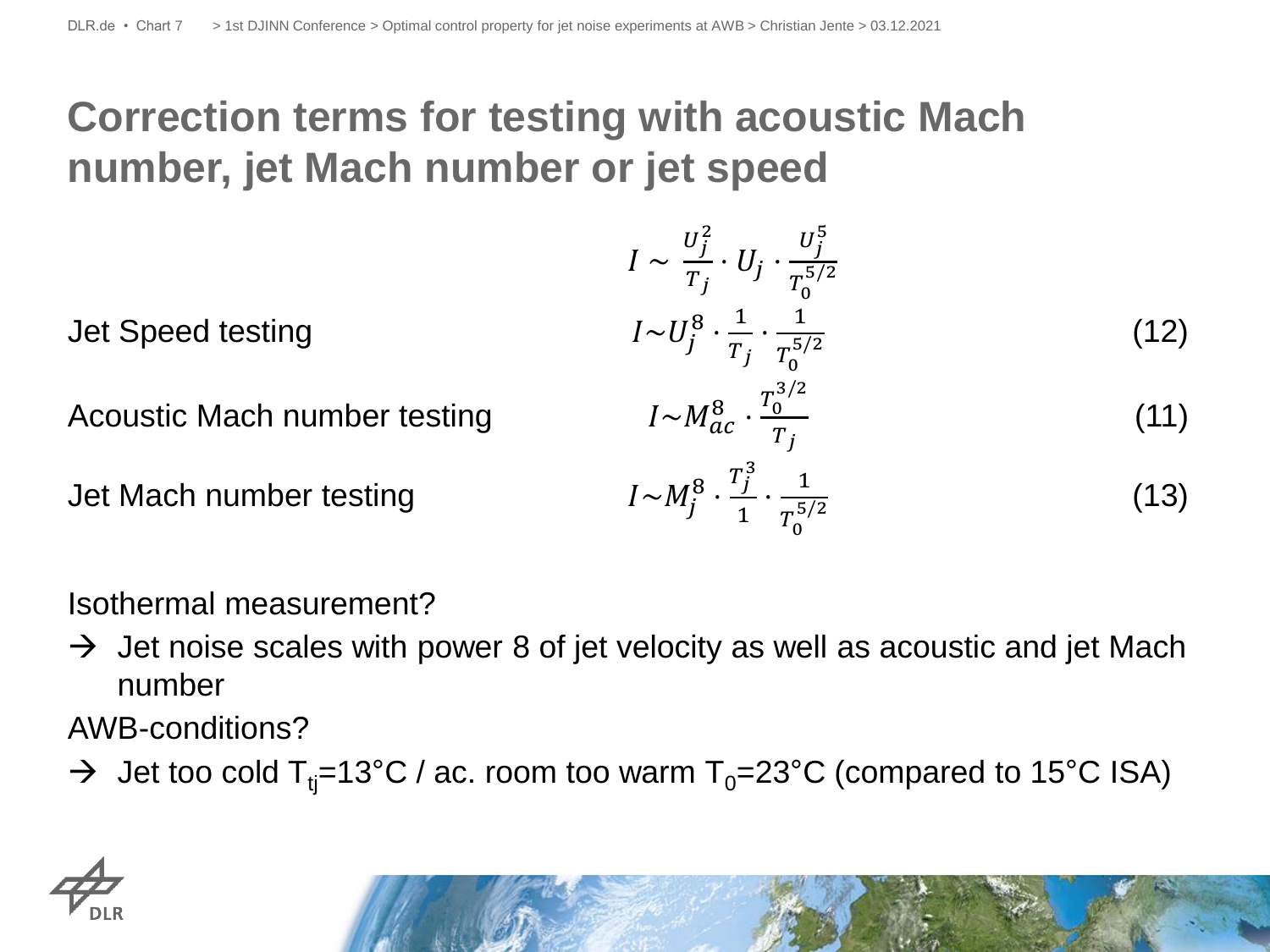### **Correction curves for operations at AWB**



- Sensitivity:  $U_{\text{jet}}$  &  $M_{\text{ac}}$  opposite to  $M_{\text{i}}$
- For smallest delta to ISAconditions:

Choose jet speed  $U_i$  as control parameter at AWB

### Questions / Comments?